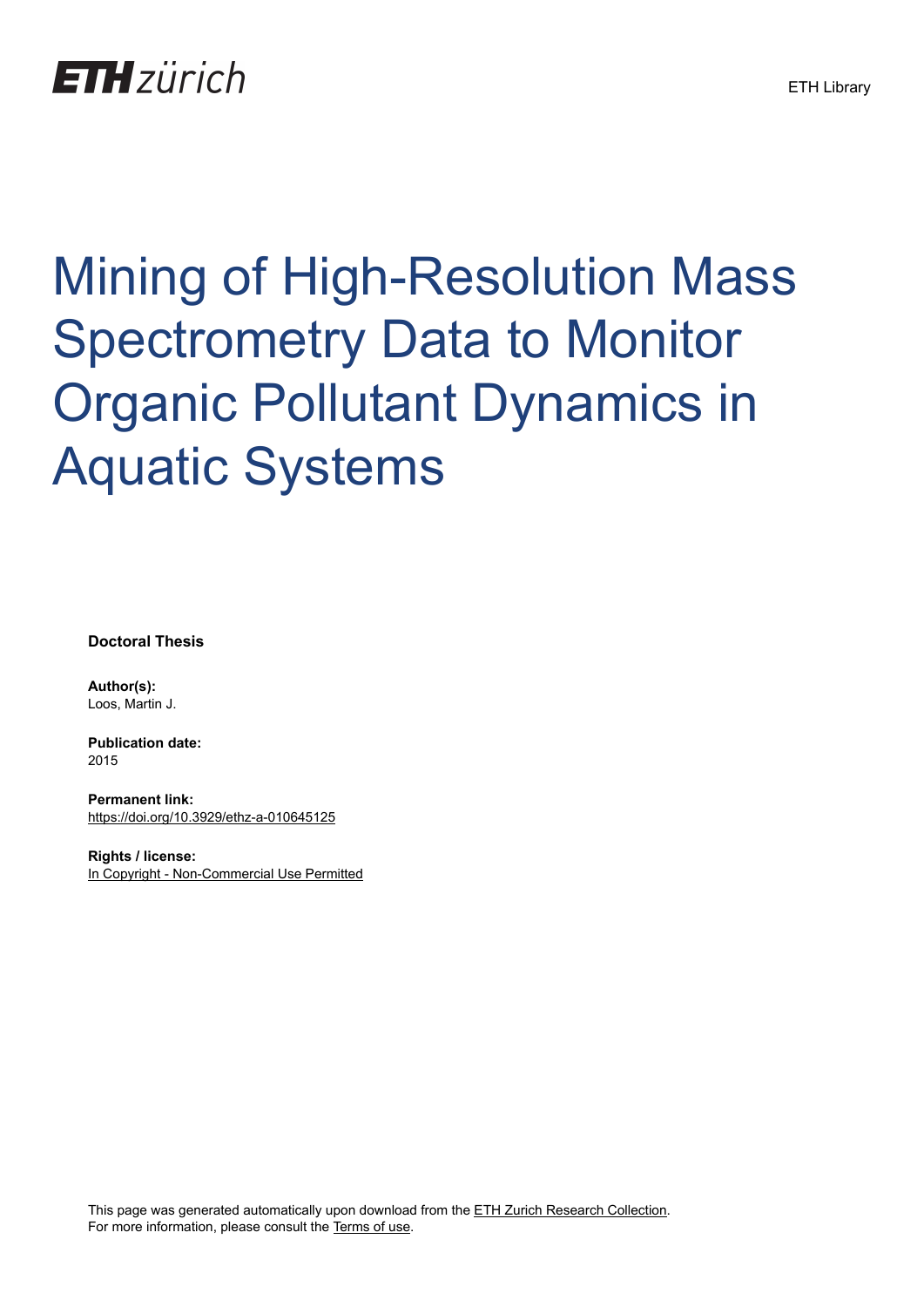Diss. ETH No. 23098

### **Mining of High-Resolution Mass Spectrometry Data to Monitor Organic Pollutant Dynamics in Aquatic Systems**

A dissertation submitted to ETH Zürich

> for the degree of Doctor of Sciences (Dr. sc. ETH Zürich)

presented by MARTIN JÜRGEN LOOS MSc. Environmental Science, ETH Zürich Dipl. Geoecology, University of Potsdam born 25 October 1980 citizen of Germany

accepted on the recommendation of Prof. Dr. Juliane Hollender, examiner Heinz Singer, co-examiner Dr. Steffen Neumann, co-examiner Prof. Dr. Kristopher McNeill, co-examiner

2015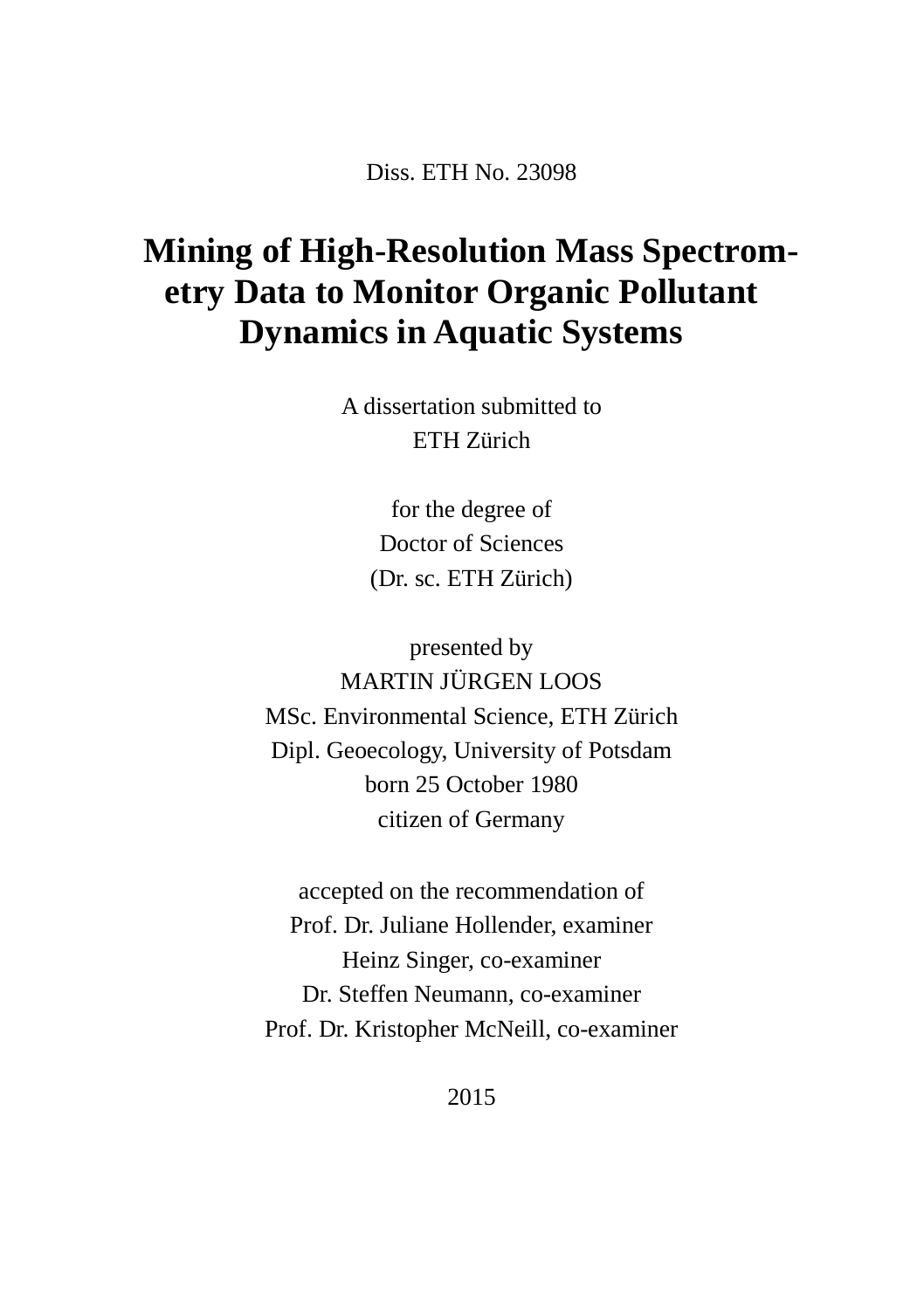#### **Summary**

The ecological balance and human usage of aquatic environments are frequently affected by the widespread intentional or accidental release of anthropogenic compounds. As a particular case, the Rhine River has long been strained by a variety of emissions, whether from point sources like sewage treatment effluents and spill accidents or ubiquitous diffuse inputs from agriculture and horticulture. A long-term monitoring of the resultant pollutant levels is therefore crucial. Herein, especially the polar and therefore mobile portion of emitted organic compounds has come into focus. Termed micropollutants for their trace-level occurrence, these compounds can exert toxicological effects even at low concentrations and are composed of a complex range of pharmaceuticals, pesticides, surfactants or illicit drugs, amongst others. Many of the anthropogenic compounds are not suspected or even known to occur in the Rhine network, e.g., the sometimes hard-to-predict set of transformation products or unregistered industrial intermediates. Consequently, these compounds cannot be approached in a targeted manner. A relatively new method of choice for the chemical monitoring of such known and unknown micropollutants is thus the detection via high-performance liquid chromatography (LC) coupled to high-resolution mass spectrometry (HRMS). In this setup, electrospray ionization (ESI) offers a soft technique to transfer analytes from LC to HRMS without much fragmentation.

Among the few institutions responsible for detecting micropollutants in the named river network, the Swiss Rhine monitoring station (RÜS) in Basel has been equipped with LC-HRMS. Using a fully developed sampling strategy, the RÜS has acquired a long sequence of daily LC-HRMS measurements over the last years, comprising several hundred river samples. However, certain issues in the post-acquisition analysis have not been fully resolved yet and concern the simulation, reduction and automated trend analysis for LC-HRMS data. The aim of this thesis was to resolve these data mining issues in four steps.

A first part elaborated on the simulation of isotopic fine structures, necessary to compare the measured and theoretical mass spectra of compounds at high instrument resolution. Even for small compounds, dominating fractions of low-probable isotopologues exist, which must be efficiently pruned without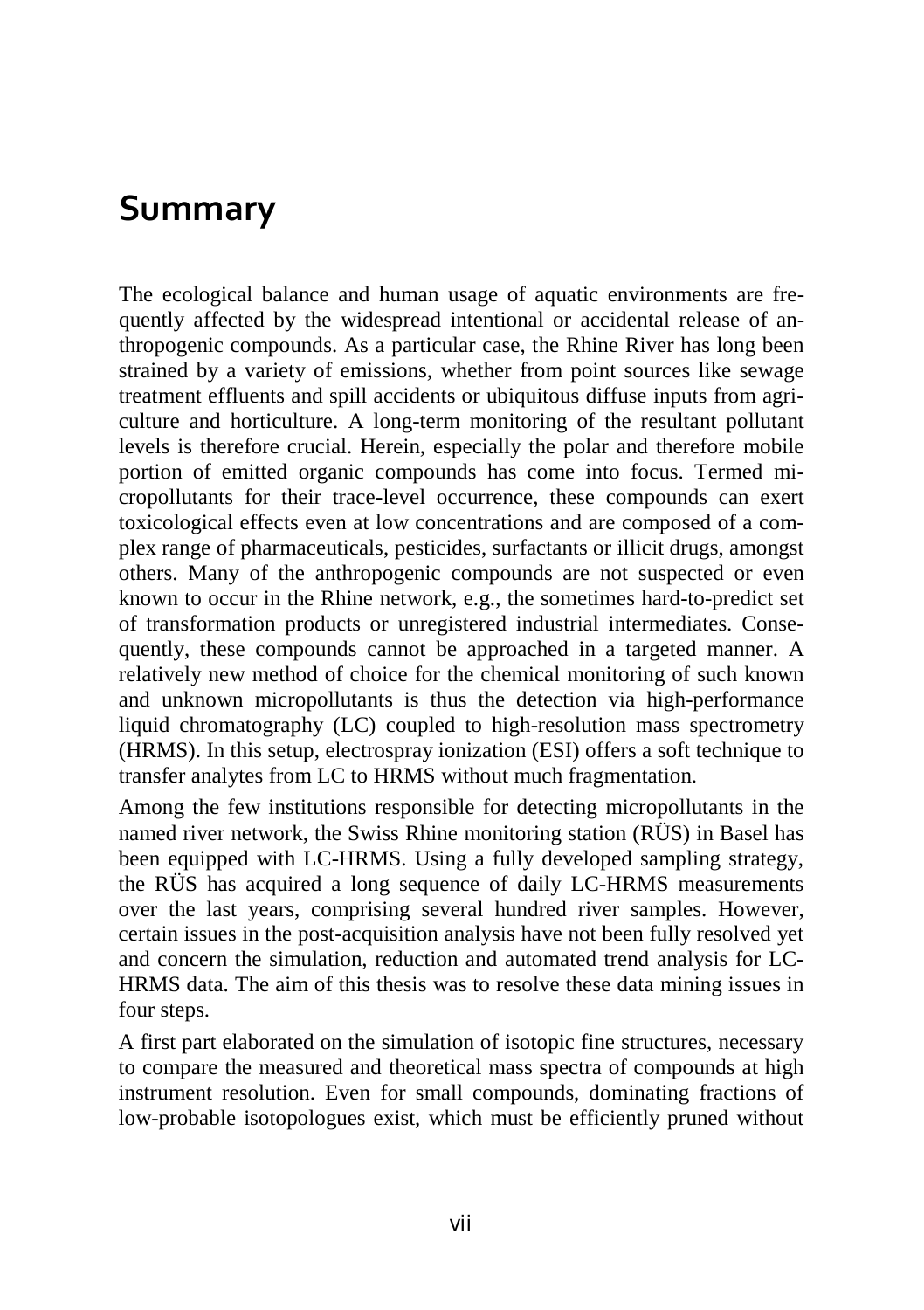loss in computational performance. To this end, a novel transition tree approach was introduced to organize non-redundant, single-isotopic changes between isotopologues into separate tree branches. The latter can be efficiently pruned, with tree growth directed to find a relative instead of absolute pruning threshold first. The method was consequently able to outcompete existing approaches both in memory usage and computation time during an extensive performance comparison.

Benefitting from these transition trees, a second step improved the nontargeted isotopologue and adduct grouping of measured LC-HRMS signals. First, a large set of organic compounds from a public database was used to simulate isotopologue pairs and to sample defining characteristics between them, some of which are not covered by available low-resolution approaches. These characteristics were thereupon discretized in a recursive partitioning procedure and used to group coeluting measurement signals of isotopologues. A high recall and precision could therein be attested, based on a complementary evaluation with external simulation data and a targeted screening. When combined with a grouping for main ESI adducts, large fractions of measured LC-HRMS signals could thus be assorted into their chemical components.

A third step developed a first algorithm for a direct and unsupervised recognition of homologue series pattern in LC-HRMS data; that is, sets of signal series with constant shifts in mass and smooth changes in retention time. By introducing a specialized data structure, this novel approach swiftly revealed the patterns of numerous signal series even from very crowded spectra, despite the combinatorial complexity of this task. The detected series information could then be annotated to the grouped nontarget components. Further investigation also revealed multiple assignments of measured signals to different series, indicative of homologue series with different reoccurring chemical units.

Finally, the fourth step approached a primary goal of automatized trend detection to reveal riverine micropollutant spills from big data LC-HRMS sequences, incorporating the achievements in simulation and grouping. An automatized workflow for the fast extraction of chromatograms, picked signal peaks, time-intensity profiles, target and nontarget components, and trends was therefore implemented and equipped with a user interface. When tested for the routine monitoring at the RÜS, the workflow successfully prioritized numerous spill events, whereupon international alarms could be issued and the responsible emission sources of partly unknown micropollutants uncovered.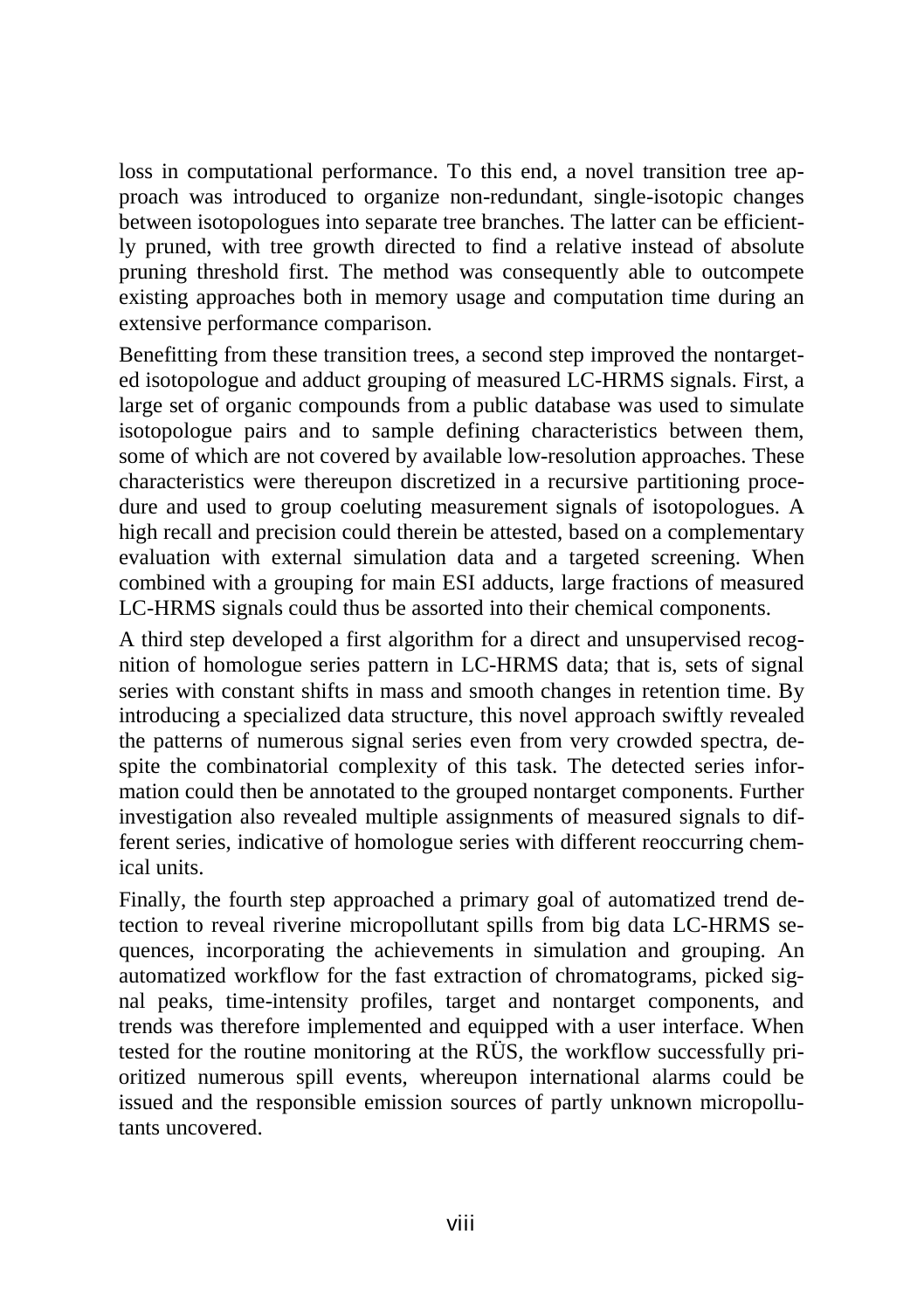It can be concluded that environmental long-term monitoring of river systems with LC-HRMS results in data amounts which can neither be fully identified to appoint all the measured analytes nor sufficiently inspected by manual analysis alone. When fused with data mining strategies tailored to highresolution acquisition and nontarget analysis, however, the emitted universe of polar aquatic pollutants can be routinely assessed for critical trends first and for selected chemical identification afterwards. A suite of five software tools for this former task has been made publicly available as part of this thesis (R packages *enviPat*, *enviPick*, *nontarget*, *nontargetData* and *envi-Mass*).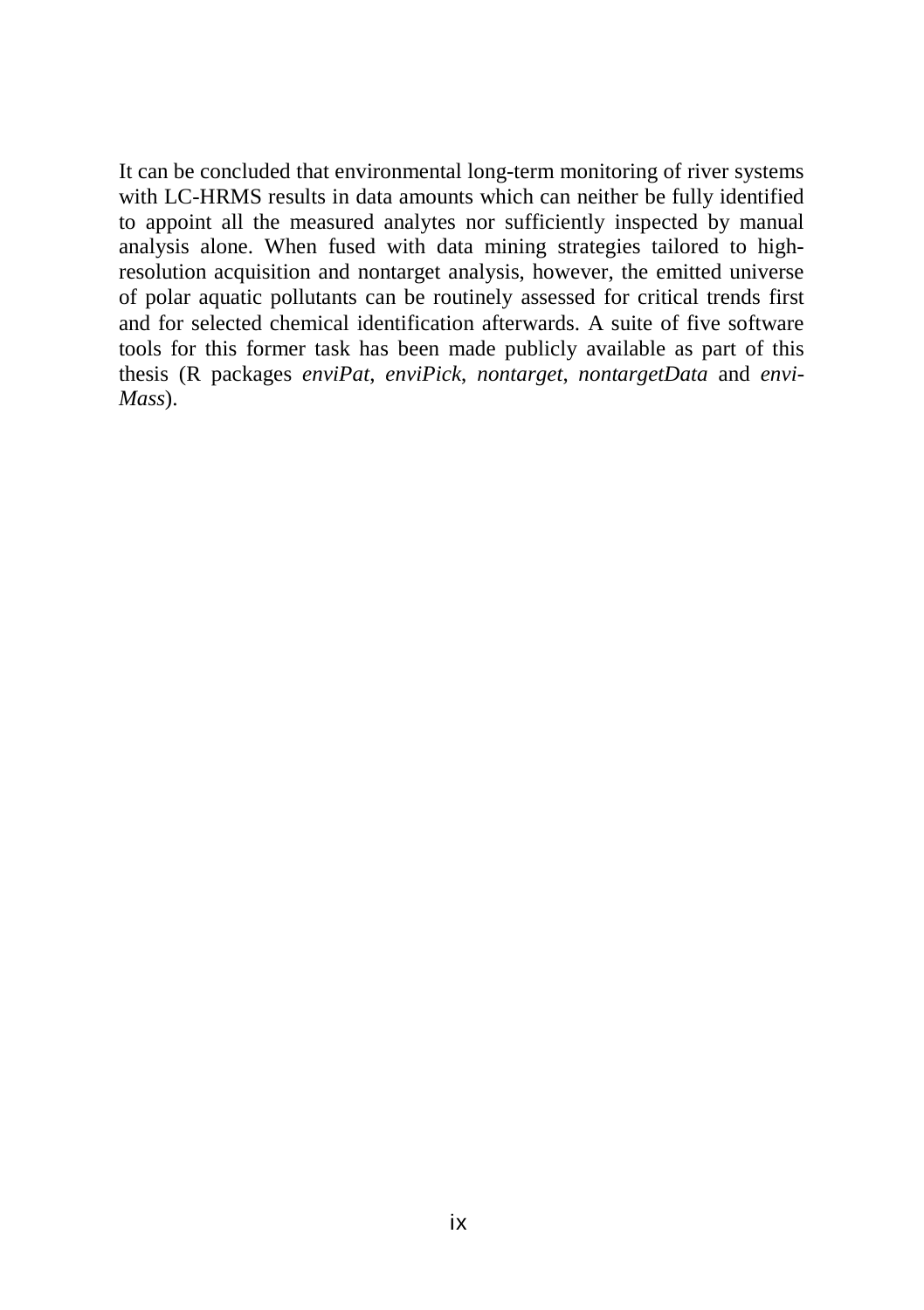#### **Zusammenfassung**

Die umfangreiche und allgegenwärtige Emission von anthropogenen Stoffen in aquatische Systeme steht häufig im Konflikt mit der menschlichen Nutzung oder ökologischen Funktion selbiger Systeme. Ein beispielhafter Fall ist der Rhein, welcher kontinuierlich durch solche Emissionen beeinflusst wird, entweder in Form von Punktquellen (z.B. Kläranlagenausflüsse, Unfälle) oder durch diffuse Einträge aus der Landwirtschaft und dem Gartenbau. Eine langfristige Überwachung der resultierenden Schadstoffbelastungen ist daher unerlässlich, wobei der Eintrag organischer polarer Chemikalien verstärkt in den Fokus gerückt ist, zumal diese Chemikalien gut wassergängig und somit mobil sind. Letztere Substanzklasse wird aufgrund ihrer häufig niedrigen Konzentration auch als Mikroschadstoffe bezeichnet; einzelne Vertreter können zudem selbst bei starker Verdünnung noch toxische Beeinträchtigungen verursachen. Das zugrundeliegende Substanzspektrum wiederum ist vielfältig und betrifft unter anderem Stoffe wie Pharmazeutika, Pestizide, Tenside oder auch Drogen. Viele der im Rhein auftretenden Substanzen sind ausserdem noch nicht gänzlich aufgeklärt, da sie z.B. schwer hervorsagbare Transformationsprodukte oder intermediäre Industriechemikalien darstellen. Einerseits können solch unbekannten Substanzen nicht vorab eingegrenzt werden, da oft keine ausreichende Erwartungshaltung definierbar ist. Andererseits können polare Substanzen aber – wenngleich nicht identifizier – so dennoch häufig detektiert werden. In der chemischen Spurenstoffanalytik ist hierbei vor allem eine Kopplung aus (a) Hochleistungsflüssigkeitschromatographie, (b) Elektrospray-Ionisierung und (c) hochauflösender Massenspektrometrie zum Einsatz gekommen (abgekürzt LC-ESI-HRMS oder LC-HRMS).

Neben den verschiedenen mit der Detektion von Mikroschadstoffen im Rhein betrauten Einrichtungen betreibt auch die Rheinüberwachungsstation Basel (RÜS) eine solche LC-HRMS Analytik. Durch eine tägliche automatisierte Probennahmestelle konnte die RÜS hierbei über die letzten Jahre eine beachtliche LC-HRMS Messreihe aufbauen. Obgleich die analytische Seite stark ausgereift ist, ist in der Datenauswertung hinsichtlich Simulation von Messergebnissen, Datenreduktion und der automatisierten Trenddetektion jedoch Nachholbedarf ersichtlich. Die hier präsentierte Doktorarbeit behandelt diese Schwachstellen in insgesamt vier Schritten.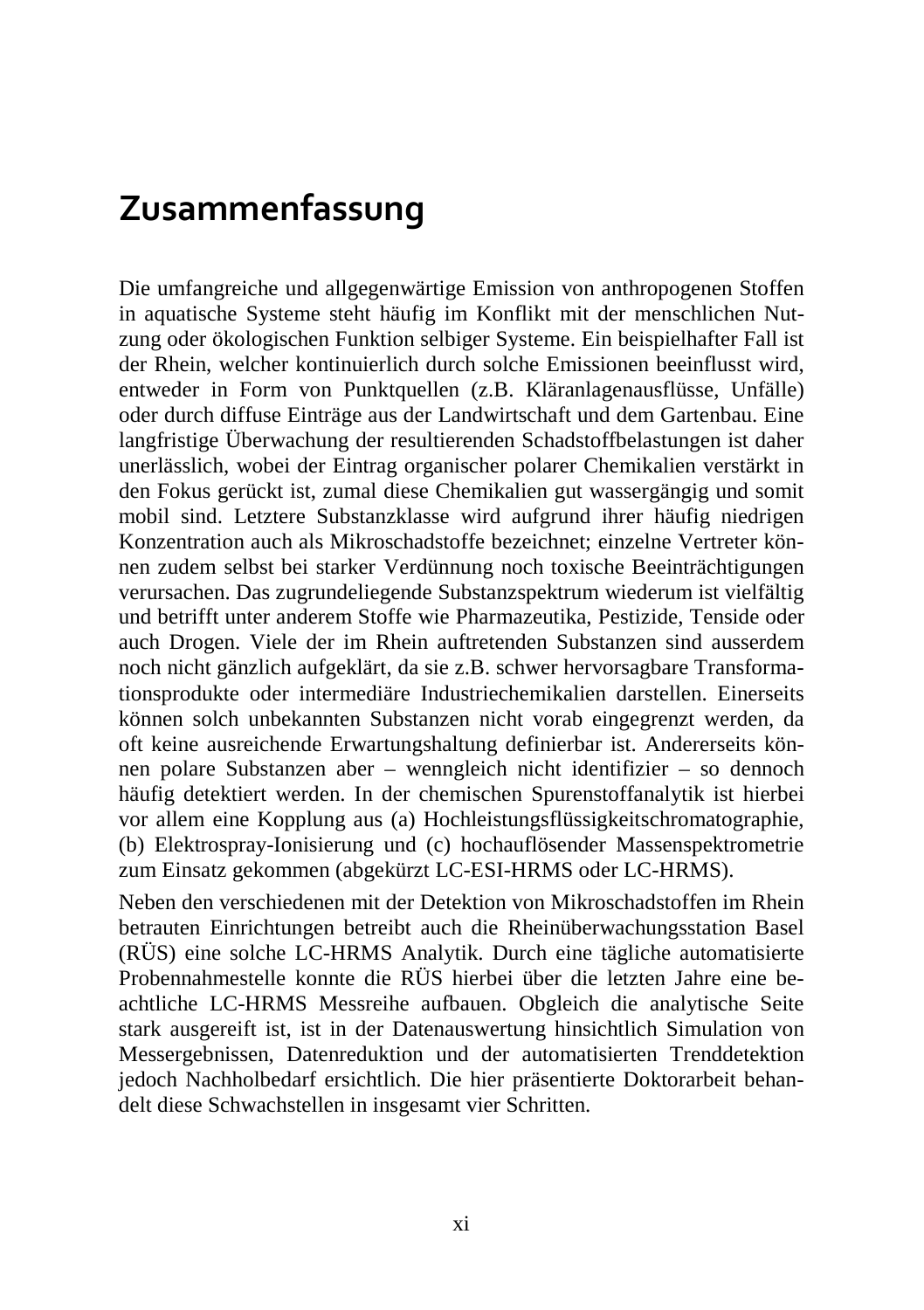Ein erster Schwerpunkt zielte auf die Simulation von Isotopenfeinmustern ab, welche zum Vergleich von theoretischen und gemessenen Massenspektren benötigt werden. Da selbst kleine Moleküle einen Hauptanteil von Isotopologen mit vernachlässigbarer Auftretwahrscheinlichkeit aufweisen, sollten letztere effizient in solchen Berechnungen umgangen werden. Zu diesem Zweck wurde eine neuartige Berechnungsmethode erarbeitet, welche die Übergänge mit einzelnen Isotopen zwischen paarweisen Isotopologen in sogenannten Transitions-Bäume organisiert. Dabei wurden nicht nur redundante Übergänge vermieden, sondern auch einzelne Bereiche dieser Bäume entweder abgegrenzt oder vorranging auf wahrscheinliche Isotopologe hin überprüft. Der einhergehende Gewinn in Berechnungsgeschwindigkeit und Speicherverbrauch ist dabei besser als derjenige existierender Methoden, was durch umfangreiche Simulationsvergleiche gezeigt werden konnte.

Ein zweiter Schwerpunkt befasste sich mit einer Verbesserung der Isotopologen- und Adduktgruppierung für LC-HRMS Messdaten von unbekannten Substanzen. Unter Zuzug einer öffentlich zugänglichen Substanzdatenbank wurden hierfür zunächst umfassende Simulationen von Isotopologenpaaren berechnet. Die beobachteten Eigenschaften dieser Paare - die überdies deutlich von denjenigen aus niedrig aufgelöste Massenspektren abwichen – wurden mithilfe einer rekursiven Partitionierung dann diskretisiert und zur Sortierung von gemessenen Isotopensignalen herangezogen. Validierungsschritte mit externen simulierten Isotopologenpaaren sowie mit solchen aus gemessenen und a priori aufgeklärten Paaren wiesen dabei sowohl eine hohe Wiederfindungrate als auch eine zufriedenstellende Klassifizierungsgenauigkeit auf. In Kombination mit einer Gruppierung der wichtigsten ESI-Addukte konnten hernach grosse Signalanteile in einzelne chemische Messkomponenten zusammengeführt werden.

Ein nachfolgender dritter Teilschritt entwickelte einen ersten Algorithmus zur direkten und flexiblen Erkennung von Messmustern, welche das Vorhandensein von homologen Reihen in LC-HRMS Datensätzen nahelegen. Diese Muster charakterisierten sich einerseits durch konstante Massenabstände zwischen mehreren verketteten Messsignalen, andererseits aber auch durch gleichmässige Veränderungen in der Retentionszeit. Durch Ausarbeitung einer angepassten Datenstruktur konnten diese Muster nunmehr mit hoher Rechengeschwindigkeit detektiert werden, selbst in mit Messsignalen stark überfrachteten Messungen und trotz der Vielzahl an kombinatorischen Möglichkeiten für diese Mustererkennung.